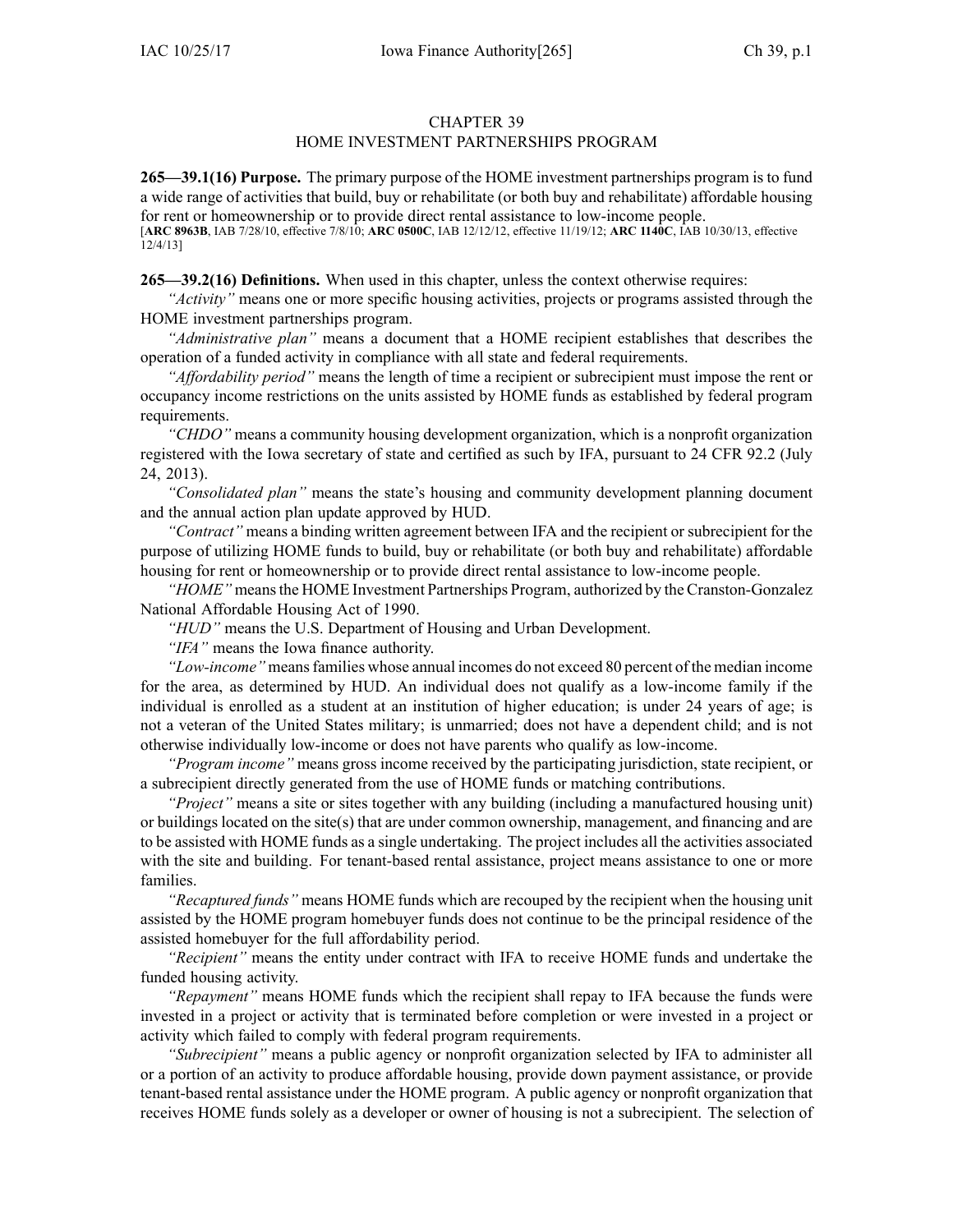<sup>a</sup> subrecipient by IFA is not subject to the procuremen<sup>t</sup> procedures and requirements under federal or state law.

[**ARC [8963B](https://www.legis.iowa.gov/docs/aco/arc/8963B.pdf)**, IAB 7/28/10, effective 7/8/10; **ARC [9284B](https://www.legis.iowa.gov/docs/aco/arc/9284B.pdf)**, IAB 12/15/10, effective 1/19/11; **ARC [9764B](https://www.legis.iowa.gov/docs/aco/arc/9764B.pdf)**, IAB 10/5/11, effective 11/9/11; **ARC [0500C](https://www.legis.iowa.gov/docs/aco/arc/0500C.pdf)**, IAB 12/12/12, effective 11/19/12; **ARC [1140C](https://www.legis.iowa.gov/docs/aco/arc/1140C.pdf)**, IAB 10/30/13, effective 12/4/13; **ARC [3425C](https://www.legis.iowa.gov/docs/aco/arc/3425C.pdf)**, IAB 10/25/17, effective 11/29/17]

**265—39.3(16) Eligible applicants.** Eligible applicants for HOME assistance include all incorporated cities and all counties within the state of Iowa, nonprofit 501(c) organizations, CHDOs, and for-profit corporations or partnerships. Any eligible applicant may apply directly to IFA. [**ARC [9284B](https://www.legis.iowa.gov/docs/aco/arc/9284B.pdf)**, IAB 12/15/10, effective 1/19/11; **ARC [3425C](https://www.legis.iowa.gov/docs/aco/arc/3425C.pdf)**, IAB 10/25/17, effective 11/29/17]

# **265—39.4(16) Eligible activities and forms of assistance.**

**39.4(1)** Eligible activities may include tenant-based rental assistance, rental housing rehabilitation, rental housing new construction and adaptive reuse, homebuyer assistance that includes some form of direct subsidy to the homebuyer, and other housing-related activities as may be deemed appropriate by IFA.

**39.4(2)** Eligible forms of assistance include grants, interest-bearing loans, non-interest-bearing loans, interest subsidies, deferred paymen<sup>t</sup> loans, forgivable loans or other forms of assistance as may be approved by IFA.

**39.4(3)** Program income must be returned to IFA.

**39.4(4)** A site including any building located thereon or project acquired or used for rental activities must be held in fee simple title by the recipient upon the disbursement of HOME funds and throughout the contract term with IFA. An installment contract or leasehold interest is not an acceptable recipient interest.

**39.4(5)** A site including any building located thereon or project acquired or used for homebuyer activities must be held in fee simple title by the recipient or homebuyer upon the disbursement of HOME funds and throughout the contract term with IFA. An installment contract or leasehold interest is not an acceptable recipient or homebuyer interest.

[**ARC [8963B](https://www.legis.iowa.gov/docs/aco/arc/8963B.pdf)**, IAB 7/28/10, effective 7/8/10; **ARC [9284B](https://www.legis.iowa.gov/docs/aco/arc/9284B.pdf)**, IAB 12/15/10, effective 1/19/11; **ARC [9802B](https://www.legis.iowa.gov/docs/aco/arc/9802B.pdf)**, IAB 10/5/11, effective 9/16/11; **ARC [9764B](https://www.legis.iowa.gov/docs/aco/arc/9764B.pdf)**, IAB 10/5/11, effective 11/9/11; **ARC [0003C](https://www.legis.iowa.gov/docs/aco/arc/0003C.pdf)**, IAB 2/8/12, effective 1/20/12; **ARC [0500C](https://www.legis.iowa.gov/docs/aco/arc/0500C.pdf)**, IAB 12/12/12, effective 11/19/12; **ARC [1140C](https://www.legis.iowa.gov/docs/aco/arc/1140C.pdf)**, IAB 10/30/13, effective 12/4/13; **ARC [3425C](https://www.legis.iowa.gov/docs/aco/arc/3425C.pdf)**, IAB 10/25/17, effective 11/29/17]

**265—39.5(16) Application procedure.** HOME applications will be received from eligible applicants as often as the state expects funding from HUD. The applications must be submitted on the forms or online system prescribed by IFA and must, at <sup>a</sup> minimum, include the amount of funds requested, <sup>a</sup> description of the need for the funds, documentation of other available funding sources, the source of required local match, and the estimated number of persons to be served by the applicant. Maximum and minimum gran<sup>t</sup> awards will be established by IFA for each competition.

[**ARC [9284B](https://www.legis.iowa.gov/docs/aco/arc/9284B.pdf)**, IAB 12/15/10, effective 1/19/11; **ARC [0500C](https://www.legis.iowa.gov/docs/aco/arc/0500C.pdf)**, IAB 12/12/12, effective 11/19/12; **ARC [3425C](https://www.legis.iowa.gov/docs/aco/arc/3425C.pdf)**, IAB 10/25/17, effective 11/29/17]

**265—39.6(16) Application requirements.** To be considered for HOME assistance, an application shall meet the following threshold criteria.

**39.6(1)** The application shall propose <sup>a</sup> housing activity consistent with the HOME fund purpose and eligibility requirements and the state consolidated plan.

**39.6(2)** The application shall document the applicant's capacity to administer the proposed activity. Such documentation may include evidence of successful administration of prior housing activities. IFA reserves sole discretion to deny funding to an applicant that has failed to comply with federal or state requirements in the administration of <sup>a</sup> previous project funded by the state of Iowa or that failed to comply with federal requirements in the administration of <sup>a</sup> previous project funded in any other state. Documentation of the ability of the applicant to provide technical services and the availability of certified lead professionals and contractors either trained in safe work practices or certified as abatement contractors may also be required as applicable to the HOME fund activity.

**39.6(3)** Recipients of <sup>a</sup> homebuyer assistance activity must require the beneficiaries of the homebuyer assistance activity to use <sup>a</sup> principal mortgage loan product that meets the following criteria: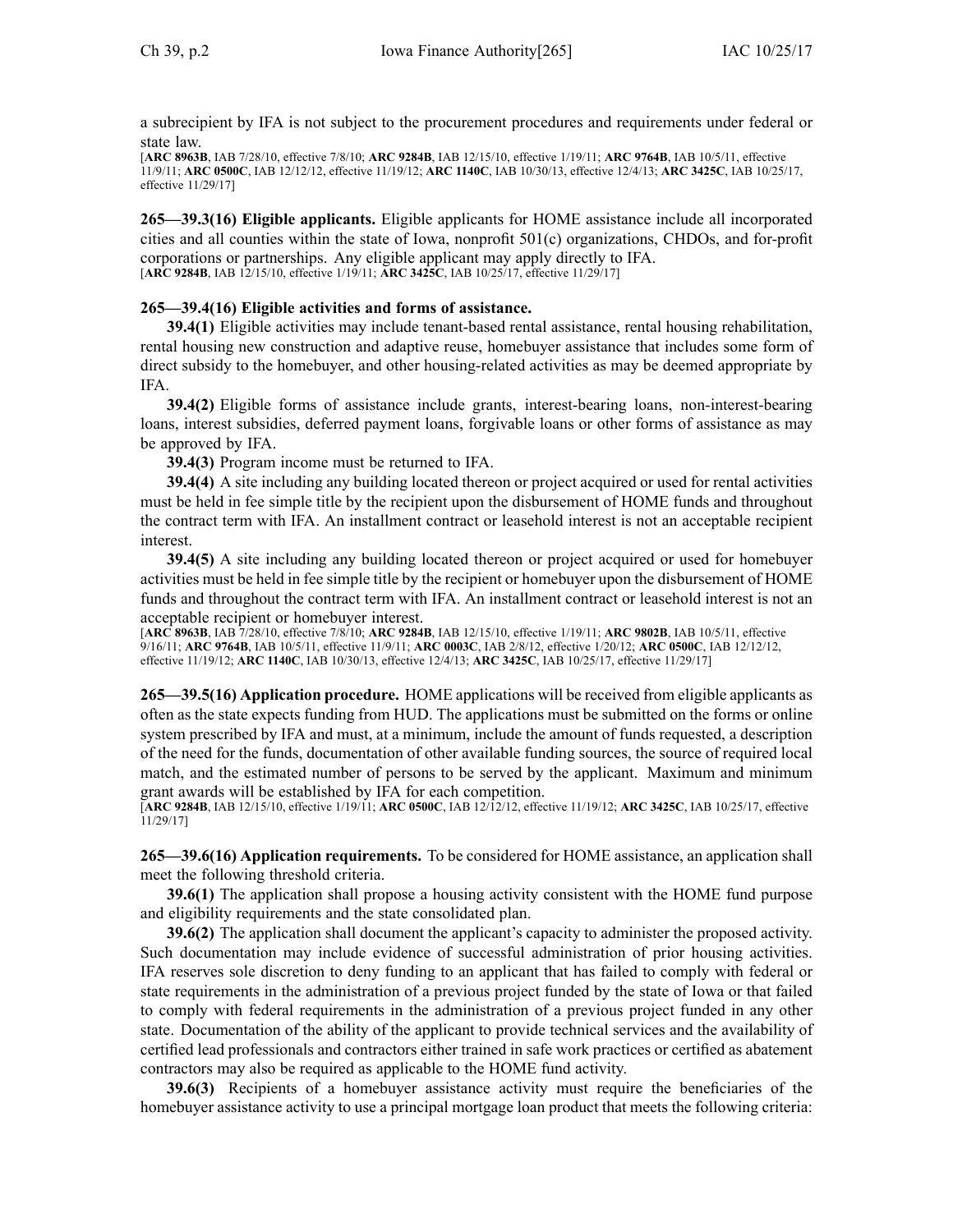*a.* With the exception of Habitat for Humanity principal mortgage loan products, the principal mortgage loan must be the only repayable loan in all individual homebuyer assistance projects.

*b.* The HOME assistance must be recorded in second lien position to the principal mortgage loan, if one exists. Recipients of HOME homebuyer assistance must maintain their assistance security agreements in the above-stated recording position throughout the applicable period of affordability and will not be allowed to subordinate the required recording position to any other form of assistance, such as home equity loans. A homebuyer search is required, and any collection/unpaid obligation that would become <sup>a</sup> judgment or any judgments must be paid in full prior to closing.

*c.* Any mortgage lending entity's principal mortgage loan products may be used provided they meet all of the following minimum requirements:

(1) The loan must be <sup>a</sup> fully amortizing, fixed-rate loan with rate not to exceed Fannie Mae 90-day yield <sup>+</sup> 0.125%;

(2) No less than <sup>a</sup> 15-year, fully amortized, fixed-rate mortgage shall be used; and

(3) No adjustable rate mortgages or balloon paymen<sup>t</sup> types of mortgages will be allowed. [**ARC [8963B](https://www.legis.iowa.gov/docs/aco/arc/8963B.pdf)**, IAB 7/28/10, effective 7/8/10; **ARC [9284B](https://www.legis.iowa.gov/docs/aco/arc/9284B.pdf)**, IAB 12/15/10, effective 1/19/11; **ARC [9764B](https://www.legis.iowa.gov/docs/aco/arc/9764B.pdf)**, IAB 10/5/11, effective 11/9/11; **ARC [0500C](https://www.legis.iowa.gov/docs/aco/arc/0500C.pdf)**, IAB 12/12/12, effective 11/19/12; **ARC [1140C](https://www.legis.iowa.gov/docs/aco/arc/1140C.pdf)**, IAB 10/30/13, effective 12/4/13; **ARC [3425C](https://www.legis.iowa.gov/docs/aco/arc/3425C.pdf)**, IAB 10/25/17, effective 11/29/17]

### **265—39.7(16) Application review criteria.**

**39.7(1)** IFA shall evaluate applications and make funding decisions based on general activity criteria, need, impact, feasibility, and activity administration based upon the specific type of activity to be undertaken. The activity criteria shall be <sup>a</sup> par<sup>t</sup> of the application. Training will be offered prior to the application deadline to provide information and technical assistance to potential applicants.

**39.7(2)** Notice of the availability of funding and the funding round requirements will be placed on IFA's Web site at [www.iowafinanceauthority.gov](http://www.iowafinanceauthority.gov).

[**ARC [9284B](https://www.legis.iowa.gov/docs/aco/arc/9284B.pdf)**, IAB 12/15/10, effective 1/19/11; **ARC [0500C](https://www.legis.iowa.gov/docs/aco/arc/0500C.pdf)**, IAB 12/12/12, effective 11/19/12; **ARC [1140C](https://www.legis.iowa.gov/docs/aco/arc/1140C.pdf)**, IAB 10/30/13, effective 12/4/13; **ARC [3425C](https://www.legis.iowa.gov/docs/aco/arc/3425C.pdf)**, IAB 10/25/17, effective 11/29/17]

#### **265—39.8(16) Allocation of funds.**

**39.8(1)** IFA may retain up to 10 percen<sup>t</sup> of the state's annual HOME allocation from HUD for administrative costs associated with program implementation and operation.

**39.8(2)** Not less than 15 percen<sup>t</sup> of the state's annual HOME allocation shall be reserved for eligible housing activities developed, sponsored or owned by CHDOs.

**39.8(3)** Subrecipients shall identify general administrative costs in the HOME application. IFA reserves the right to negotiate the amount of funds provided for general administration, but in no case shall the amount for general administration exceed 10 percen<sup>t</sup> of <sup>a</sup> total HOME award. Only local governmen<sup>t</sup> and nonprofit recipients are eligible for general administrative funds. Subrecipients must certify that all general administrative costs reimbursed by HOME funds are separate from and not reimbursed by HOME as technical services costs.

**39.8(4)** IFA reserves the right to negotiate the amount and terms of <sup>a</sup> HOME award.

**39.8(5)** IFA reserves the right to make award decisions such that the state maintains the required level of local match to HOME funds.

[**ARC [8963B](https://www.legis.iowa.gov/docs/aco/arc/8963B.pdf)**, IAB 7/28/10, effective 7/8/10; **ARC [9284B](https://www.legis.iowa.gov/docs/aco/arc/9284B.pdf)**, IAB 12/15/10, effective 1/19/11; **ARC [9764B](https://www.legis.iowa.gov/docs/aco/arc/9764B.pdf)**, IAB 10/5/11, effective 11/9/11; **ARC [0500C](https://www.legis.iowa.gov/docs/aco/arc/0500C.pdf)**, IAB 12/12/12, effective 11/19/12; **ARC [1140C](https://www.legis.iowa.gov/docs/aco/arc/1140C.pdf)**, IAB 10/30/13, effective 12/4/13; **ARC [3425C](https://www.legis.iowa.gov/docs/aco/arc/3425C.pdf)**, IAB 10/25/17, effective 11/29/17]

**265—39.9(16) Administration of awards.** Applicants selected to receive HOME awards shall be notified by letter from the IFA executive director or designee. A contract shall be executed between the recipient and IFA. These rules, the approved application, the IFA HOME Program Guide for the specified activity and all applicable federal and state laws and regulations shall be par<sup>t</sup> of the contract.

**39.9(1)** *Requests for funds.* Recipients shall submit requests for funds in the manner and on forms prescribed by IFA. Adequate and itemized documentation supporting the amount of fundsrequested shall be provided to and approved by IFA prior to release of funds. For rental projects, IFA may retain up to 10 percen<sup>t</sup> of the total HOME award for up to 30 days after the recipient satisfactorily completes the